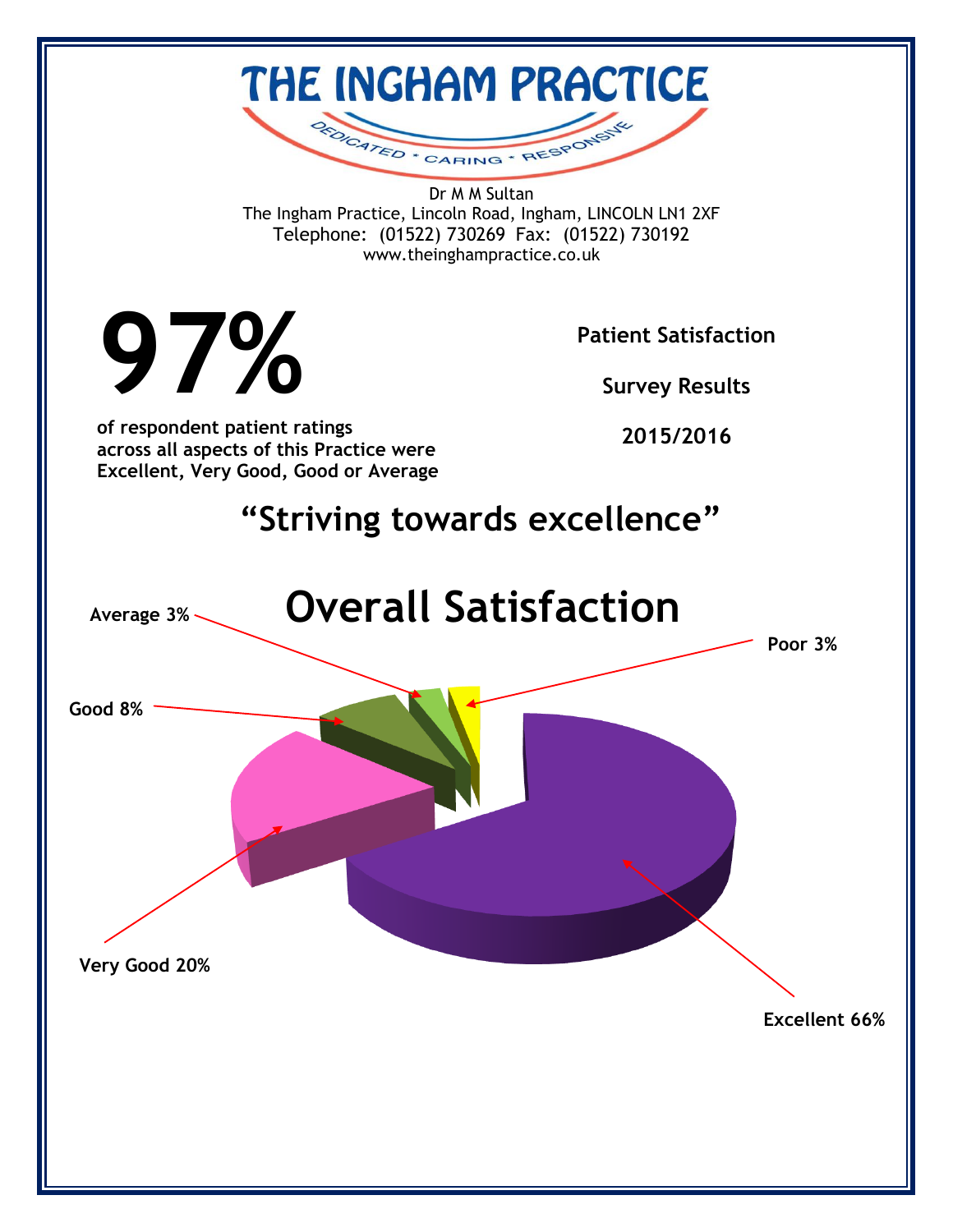# **CONTENTS**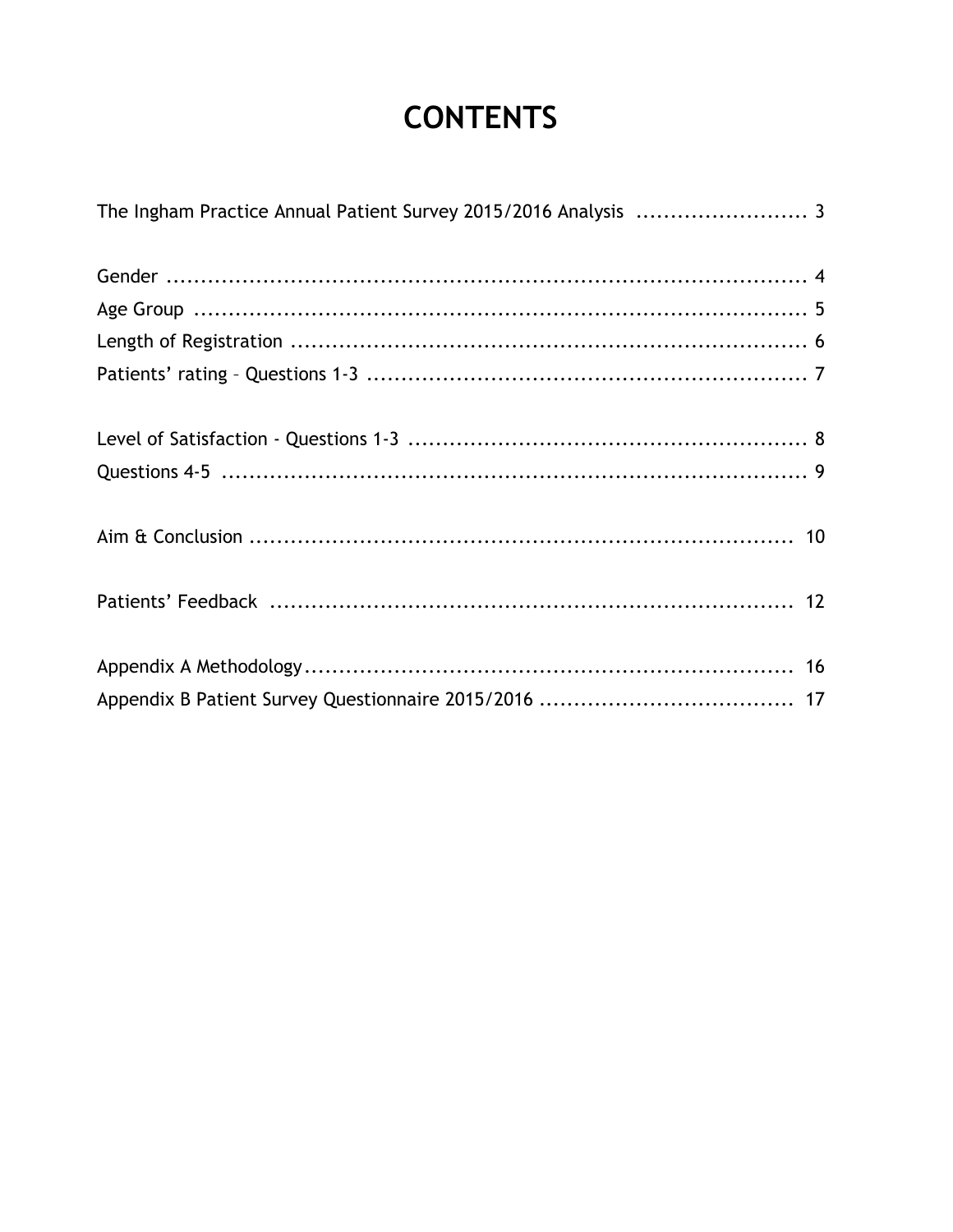

Dr M M Sultan The Ingham Practice, Lincoln Road, Ingham, LINCOLN LN1 2XF Telephone: (01522) 730269 Fax: (01522) 730192 www.theinghampractice.co.uk

### **The Ingham Practice Annual Patient Survey 2015/2016 Analysis**

**Practice List Size 3400**

**Total Number of Questionnaires Provided 130**

**Total Number of Surveys Returned 126 (97%)**

**Total Number of Surveys Not Returned 4 (3%)**

**Completed on 14 October 2015**

**Questionnaires Provided 130**

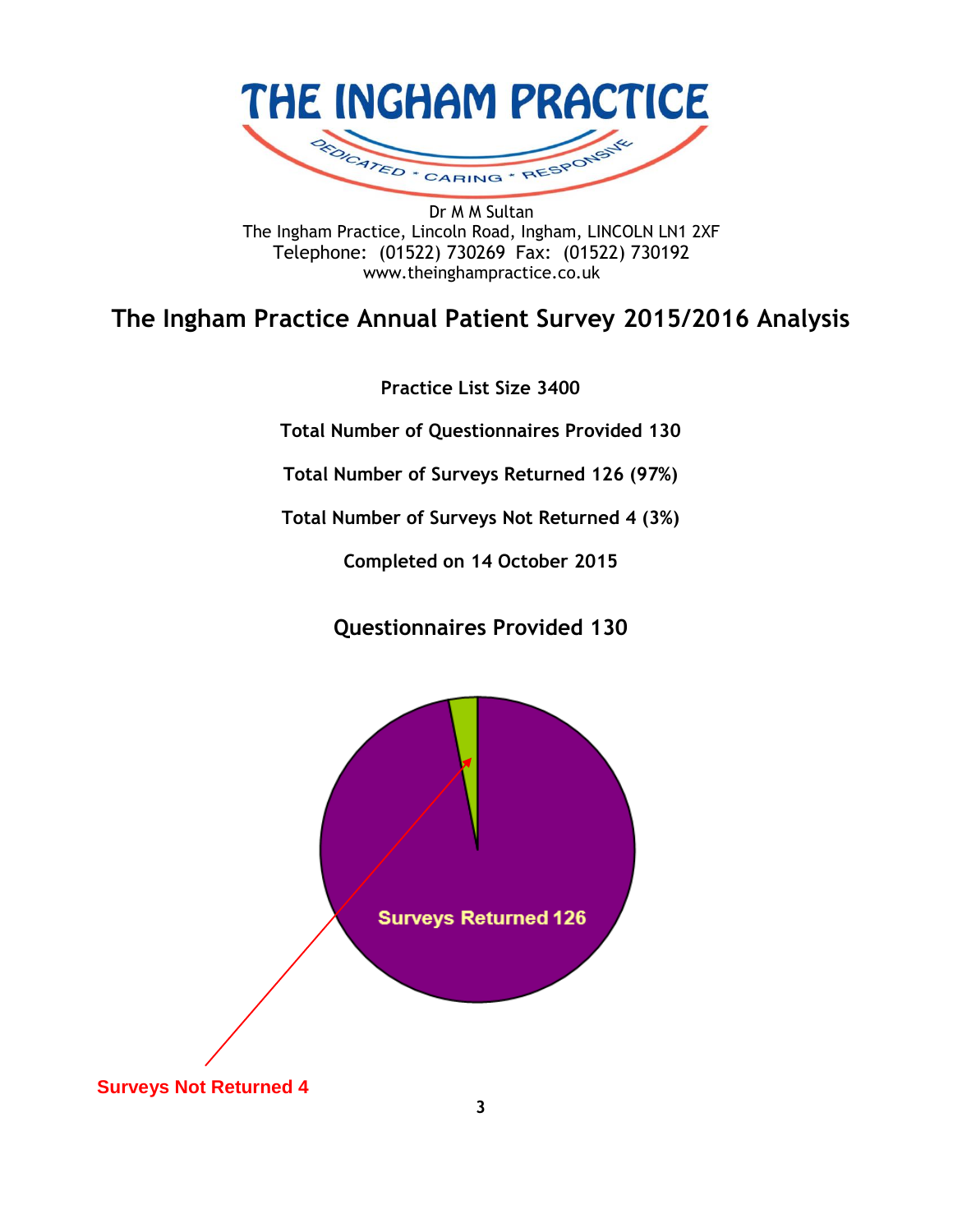### **Gender of Questionnaire Respondents**

( ) Survey results 2014/15

| Male      | 45 (54) | 37% (43%) |
|-----------|---------|-----------|
| l Female. | 79 (72) | 63% (57%) |



### **Gender of Practice Population**

| Male          | 1712 (1738) | 51% (51%) |
|---------------|-------------|-----------|
| <b>Female</b> | 1669 (1680) | 49% (49%) |

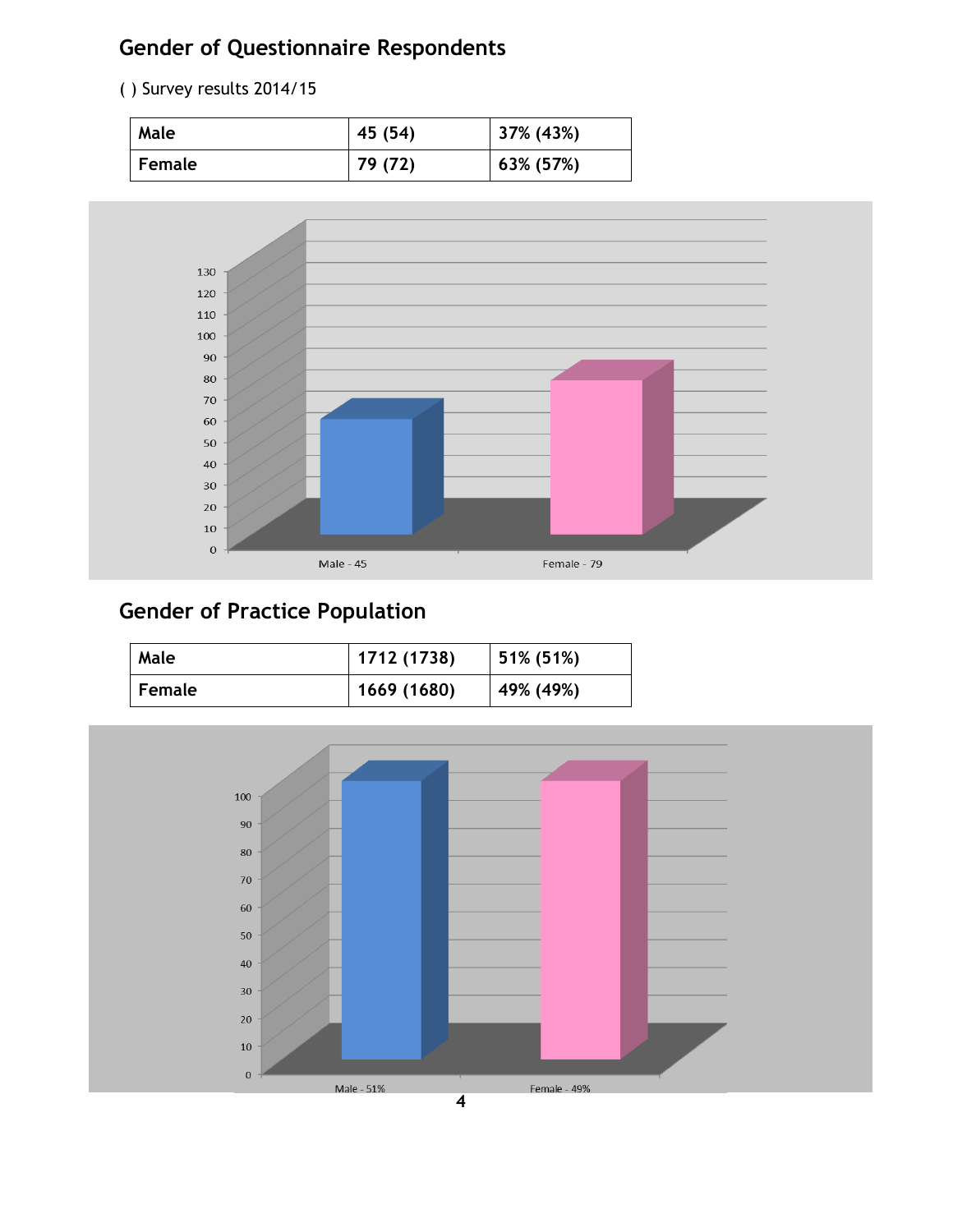## **Respondent Age Groups**

( ) Survey results 2014/15

| <b>Teens</b> | 20 <sub>s</sub> | 30 <sub>s</sub>           | 40s        | <b>50s</b> | 60s        | <b>70s</b> | 80 and<br>over | <b>Not</b><br>specified | <b>Total</b> |
|--------------|-----------------|---------------------------|------------|------------|------------|------------|----------------|-------------------------|--------------|
| (4)          | . .             | . .<br>$\epsilon$<br>(14) | ۱O<br>(31) | (21)       | 27<br>(23) | 23<br>(18) |                |                         | 126<br>(126) |





## **Practice Current Population**

| <b>Teens</b> | 20s          | 30 <sub>s</sub> | 40s          | 50s          | 60s          | 70s          | 80 and<br>over | <b>Total</b>   |
|--------------|--------------|-----------------|--------------|--------------|--------------|--------------|----------------|----------------|
| 764<br>(782) | 329<br>(332) | 336<br>(336)    | 512<br>(539) | 554<br>(561) | 463<br>(456) | 295<br>(287) | 128<br>(125)   | 3381<br>(3418) |

**Age Group**

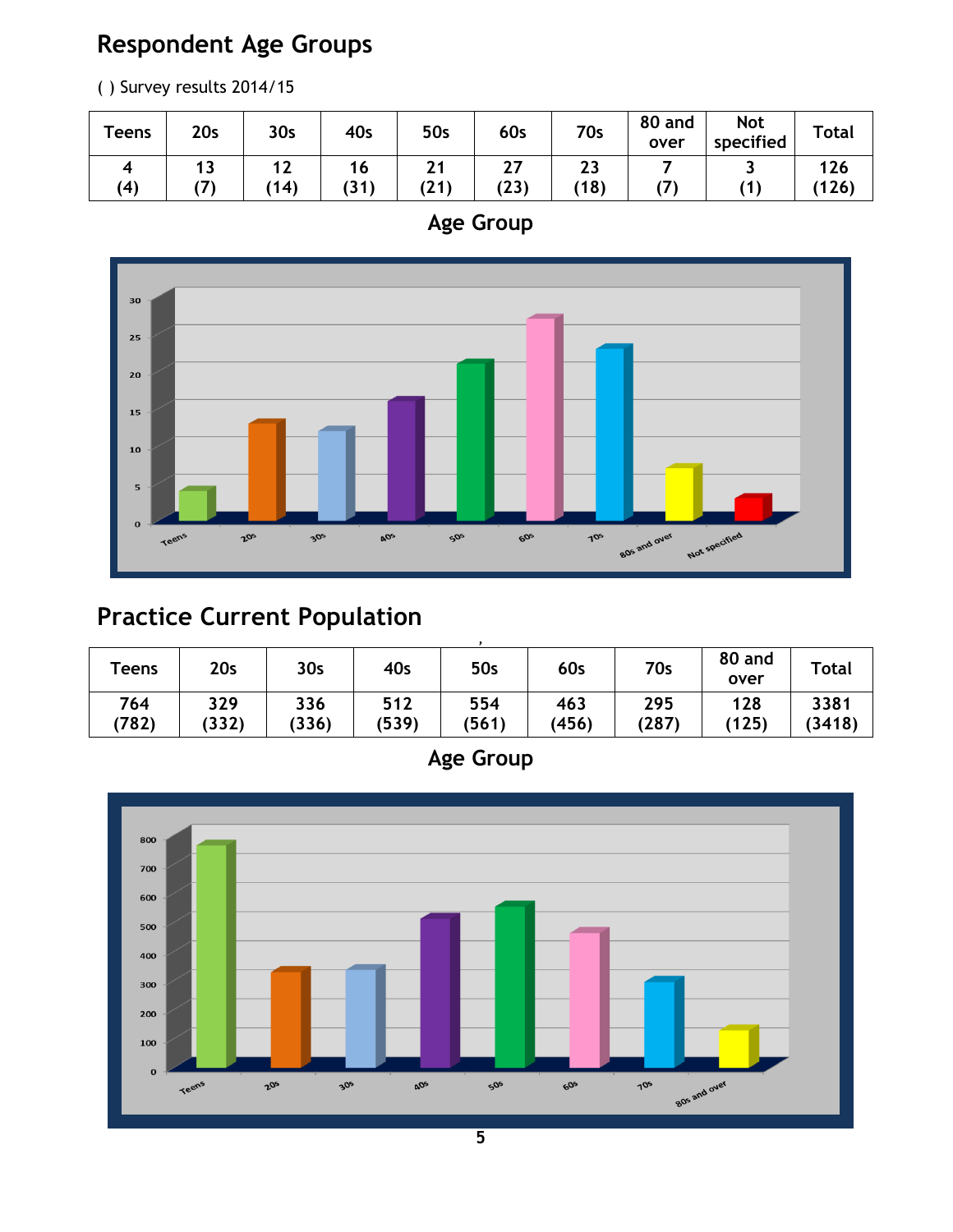## **Survey Respondent's Period of Registration**

( ) Survey results 2014/15

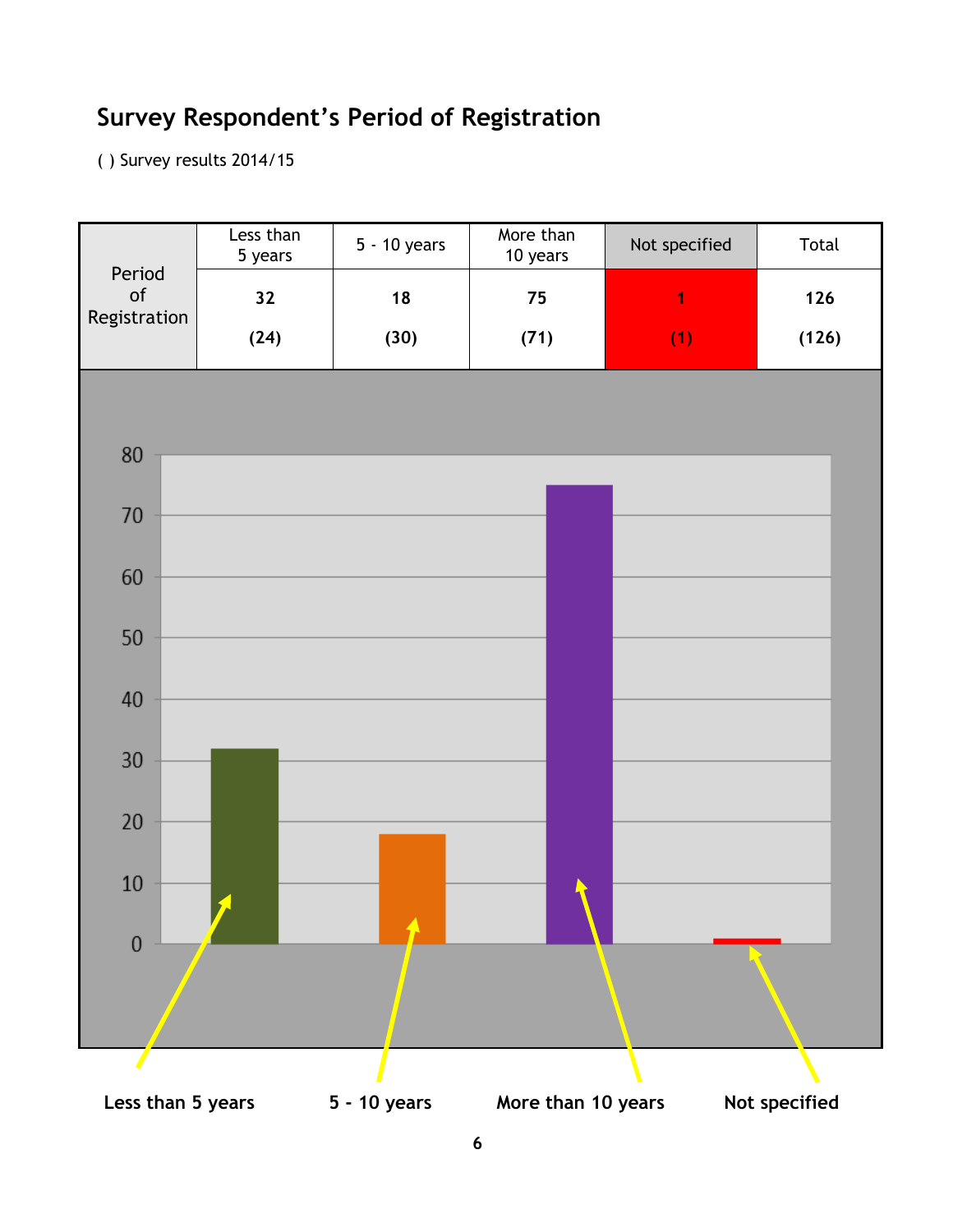**Overall Level of Satisfaction - Excellent/Very Good/Good/Average 97% (2015 – 2016)**

( ) Survey results 2014/15

|                       | <b>Excellent</b><br>Very Good<br>Good<br>Average | Poor | Sub<br>Service<br>Total<br>Not Used |       | N <sub>o</sub><br>Answer | Total     |
|-----------------------|--------------------------------------------------|------|-------------------------------------|-------|--------------------------|-----------|
| GP                    | 103 (117)                                        | 5(0) | 108 (117)                           | 12(3) | 6(6)                     | 126 (126) |
| <b>Practice Nurse</b> | 106 (104)                                        | 3(0) | 109 (104)                           | 7(14) | 10(8)                    | 126 (126) |
| Reception             | 116 (119)                                        | 3(0) | 119 (119)                           | 0(0)  | 7(7)                     | 126 (126) |
| Dispensary            | 105(111)                                         | 4(0) | 109 (111)                           | 6(7)  | 11(8)                    | 126 (126) |

#### **Q1 At your most recent visit to the Practice were you treated with respect and consideration by the GPs and staff?**

#### **Q2 How do you rate the current opening hours of the Practice?**

|                      | <b>Excellent</b><br>Very Good<br>Good<br>Average | Poor |           | Service<br>Not Used | <b>No</b><br>Answer | <b>Total</b> |
|----------------------|--------------------------------------------------|------|-----------|---------------------|---------------------|--------------|
| <b>Opening Hours</b> | 120(121)                                         | 4(0) | 124 (121) | 2(0)                | 0(5)                | 126 (126)    |

#### **Q3 How easy is it to make an appointment in advance with the following healthcare professionals?**

|                       | <b>Excellent</b><br>Very Good<br>Good<br>Average | Sub<br>Poor<br>Total |           | Service<br>Not Used | No.<br>Answer | Total     |
|-----------------------|--------------------------------------------------|----------------------|-----------|---------------------|---------------|-----------|
| GP                    | 118 (109)                                        | 3(12)                | 121 (121) | 3(3)                | 2(2)          | 126 (126) |
| <b>Practice Nurse</b> | 116 (104)                                        | 1(2)                 | 117 (106) | 1(8)                | 8(12)         | 126 (126) |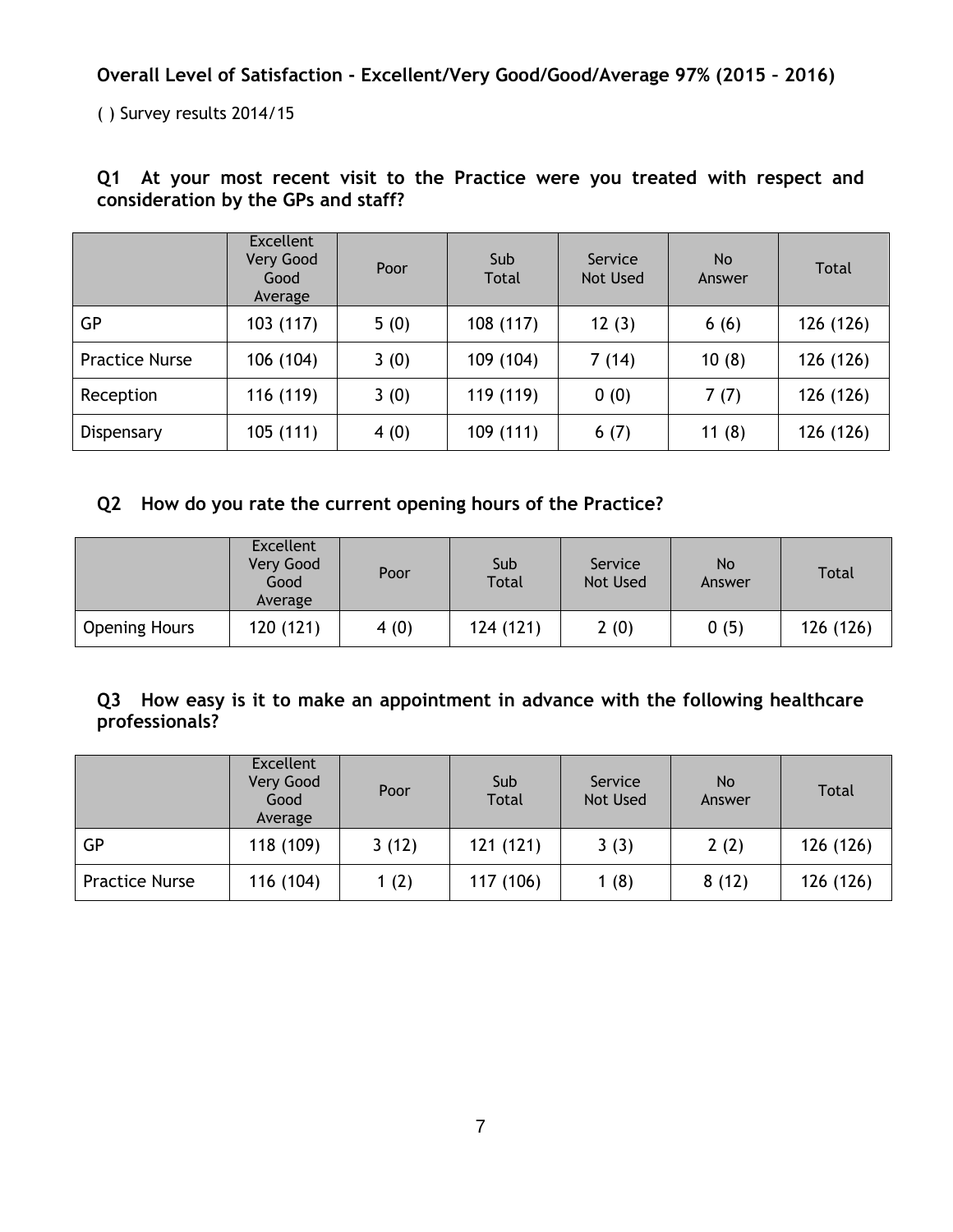## **Questions 1-3 Patient's Satisfaction Ratings 2015/16**

( ) Survey results 2014/15

| <b>Question</b>                                                                                                                   | <b>Excellent</b> | <b>Very Good</b>                                                  | Good   | Average | Poor  | <b>Sub</b><br>Total | <b>Service</b><br><b>Not Used</b> | <b>No</b><br><b>Answer</b> | <b>Total</b> |  |
|-----------------------------------------------------------------------------------------------------------------------------------|------------------|-------------------------------------------------------------------|--------|---------|-------|---------------------|-----------------------------------|----------------------------|--------------|--|
| At your most recent visit to the Practice were you treated with respect and consideration by the GPs and staff?<br>Q <sub>1</sub> |                  |                                                                   |        |         |       |                     |                                   |                            |              |  |
| <b>GP</b>                                                                                                                         | 75 (98)          | 18(14)                                                            | 7(3)   | 3(2)    | 5(0)  | 108 (117)           | 12(3)                             | 6(6)                       | 126 (126)    |  |
| <b>Practice Nurse</b>                                                                                                             | 87 (89)          | 16(14)                                                            | 3(1)   | 0(0)    | 3(0)  | 109 (104)           | 7(14)                             | 10(8)                      | 126 (126)    |  |
| Reception                                                                                                                         | 100 (102)        | 12(15)                                                            | 4(2)   | 0(0)    | 3(0)  | 119 (119)           | 0(0)                              | 7(7)                       | 126 (126)    |  |
| Dispensary                                                                                                                        | 87 (85)          | 15(17)                                                            | 3(9)   | 0(0)    | 4(0)  | 109 (111)           | 7(7)                              | 8(8)                       | 126 (126)    |  |
| Q2                                                                                                                                |                  | Are you satisfied with the current opening hours of the Practice? |        |         |       |                     |                                   |                            |              |  |
| <b>Opening Hours</b>                                                                                                              | 75 (61)          | 30(30)                                                            | 12(23) | 3(7)    | 4(0)  | 124 (121)           | 2(0)                              | 0(5)                       | 126 (126)    |  |
| How easy is it to make an appointment in advance with the following healthcare professionals?<br>Q3                               |                  |                                                                   |        |         |       |                     |                                   |                            |              |  |
| <b>GP</b>                                                                                                                         | 40 (43)          | 38(21)                                                            | 23(25) | 17(20)  | 3(12) | 121 (121)           | 3(3)                              | 2(2)                       | 126 (126)    |  |
| <b>Practice Nurse</b>                                                                                                             | 70 (50)          | 30(23)                                                            | 13(24) | 3(7)    | 1(2)  | 117 (106)           | 1(8)                              | 8(12)                      | 126 (126)    |  |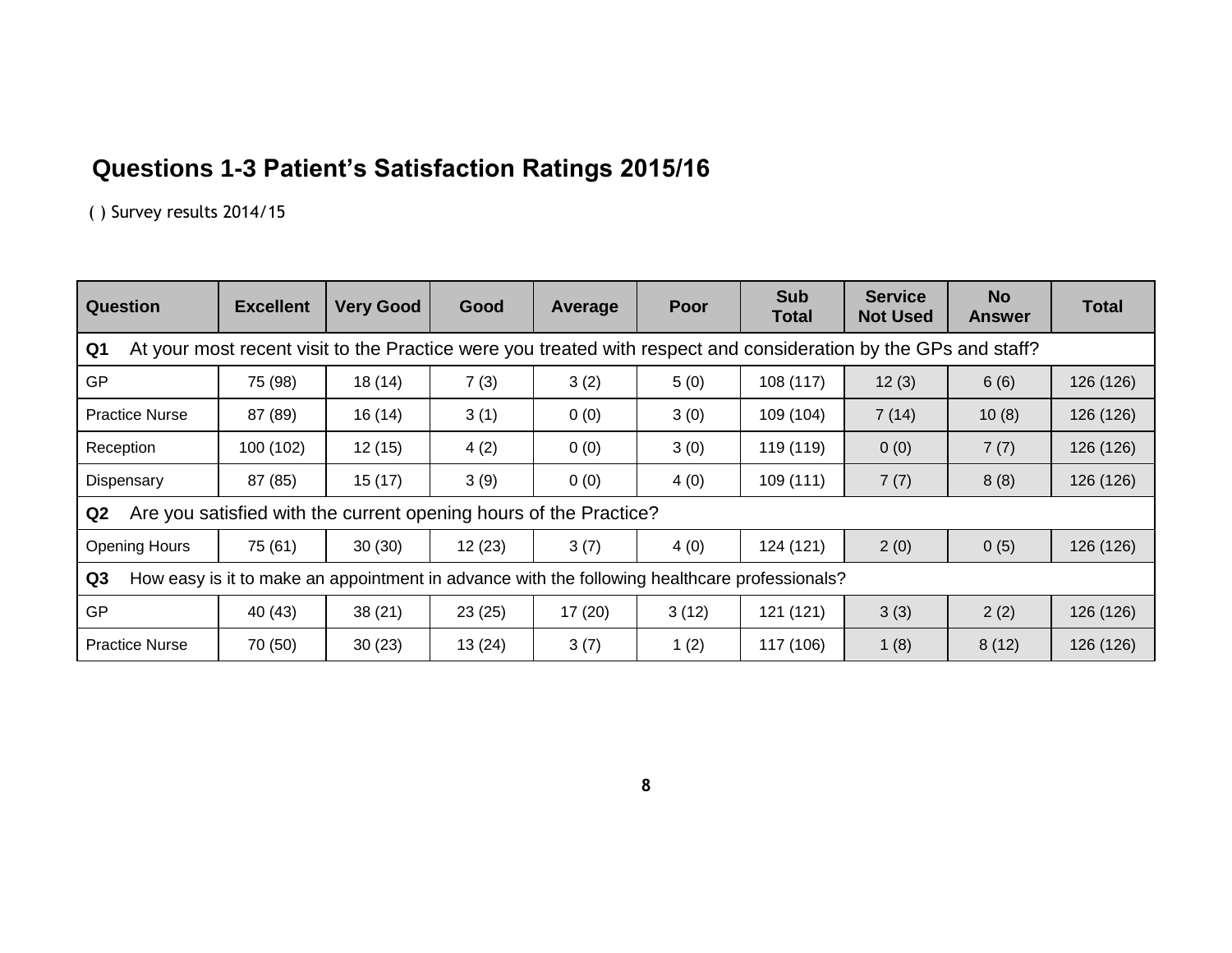#### **Question 4**

( ) Survey results 2014/15

Are you aware of the following additional services provided at the Surgery even if you do not use them?

| <b>Services</b>                        | Number of Patients<br>answered yes |
|----------------------------------------|------------------------------------|
| Dispensary                             | 123 (121)                          |
| Cryotherapy Clinic                     | 23(17)                             |
| Minor Surgery                          | 98 (96)                            |
| <b>NHS Health Check</b>                | 86 (73)                            |
| Physiotherapy Clinic                   | 60(47)                             |
| Chlamydia Screening                    | 31(23)                             |
| <b>Family Planning Services</b>        | 50 (44)                            |
| Pulmonary Rehabilitation Review (COPD) | 26(15)                             |

#### **Question 5**

We would like you to think about your recent experience of our service.

How likely are you to recommend our GP practice to friends and family if they needed similar care of treatment?

| <b>Services</b>             | <b>Number of Patients</b> |
|-----------------------------|---------------------------|
| <b>Extremely likely</b>     | 75 (81)                   |
| Likely                      | 36(35)                    |
| Neither likely nor unlikely | 11(6)                     |
| Unlikely                    | 3(1)                      |
| Extremely unlikely          | 1(0)                      |
| Do not know                 | 0(1)                      |
| No Answer                   |                           |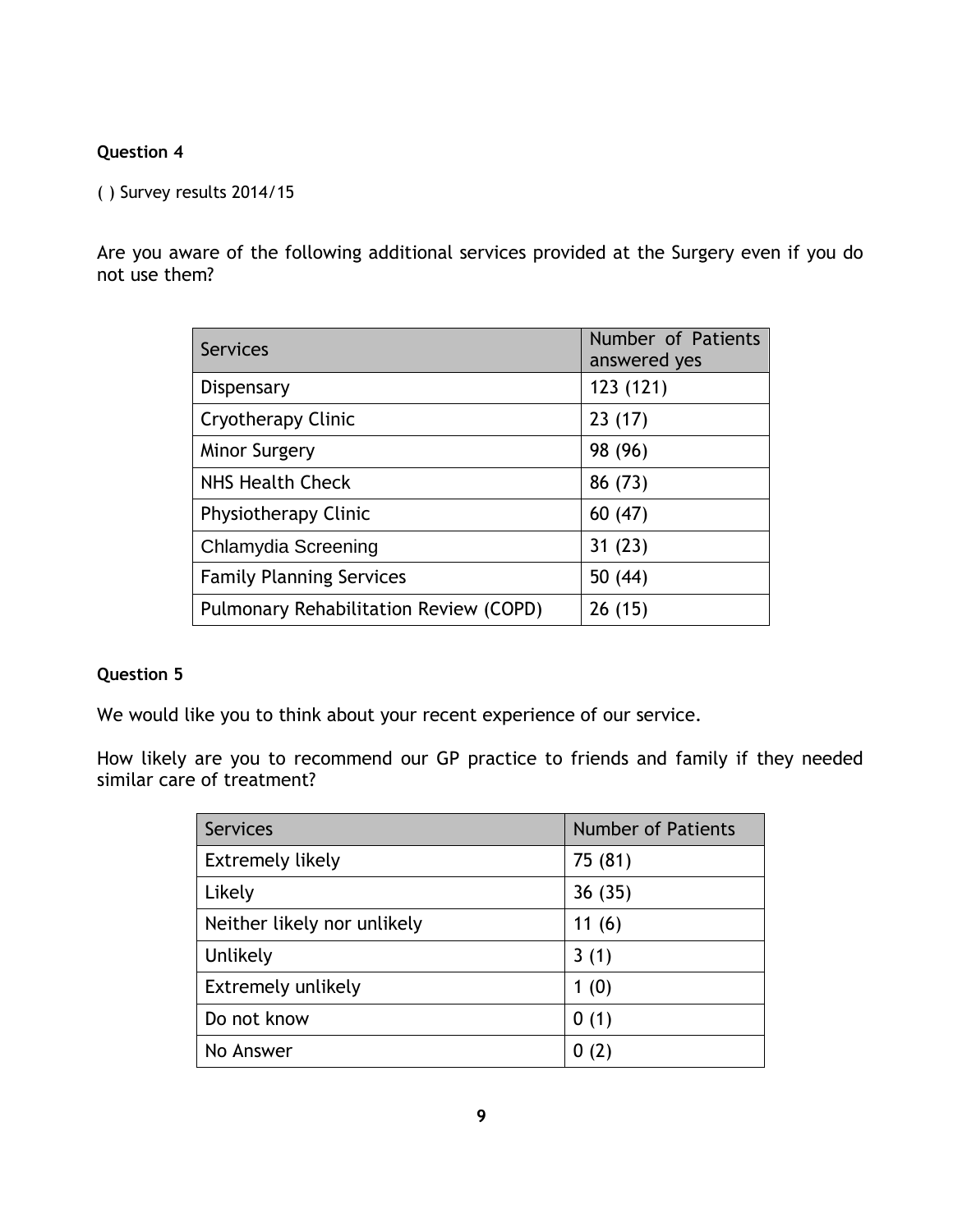

The Ingham Practice, Lincoln Road, Ingham, LINCOLN LN1 2XF Telephone: (01522) 730269 Fax: (01522) 730192 www.theinghampractice.co.uk

### **Patient's Satisfaction Survey 2015/16**

#### **Aim**

The aim of the survey is to evaluate patients' satisfaction and feedback in order to improve the level of care provided to all service users.

#### **Observations**

97% of respondents rated the service provided as being within the range of excellent to average.

However:

5 patients were not happy with the GP services

3 patients were not happy with the Nurse services

3 patients were not happy with Reception services

4 patients were not happy with Dispensary services

4 patients were not happy with the opening hours

3 patients were not happy with the arrangements for advanced booking of a doctor's appointment

1 patient was not happy with the arrangements for advanced booking of a nurse's appointment

Therefore, gave a low score. The Practice operates an open morning clinic to maximize patients' access to the service every day.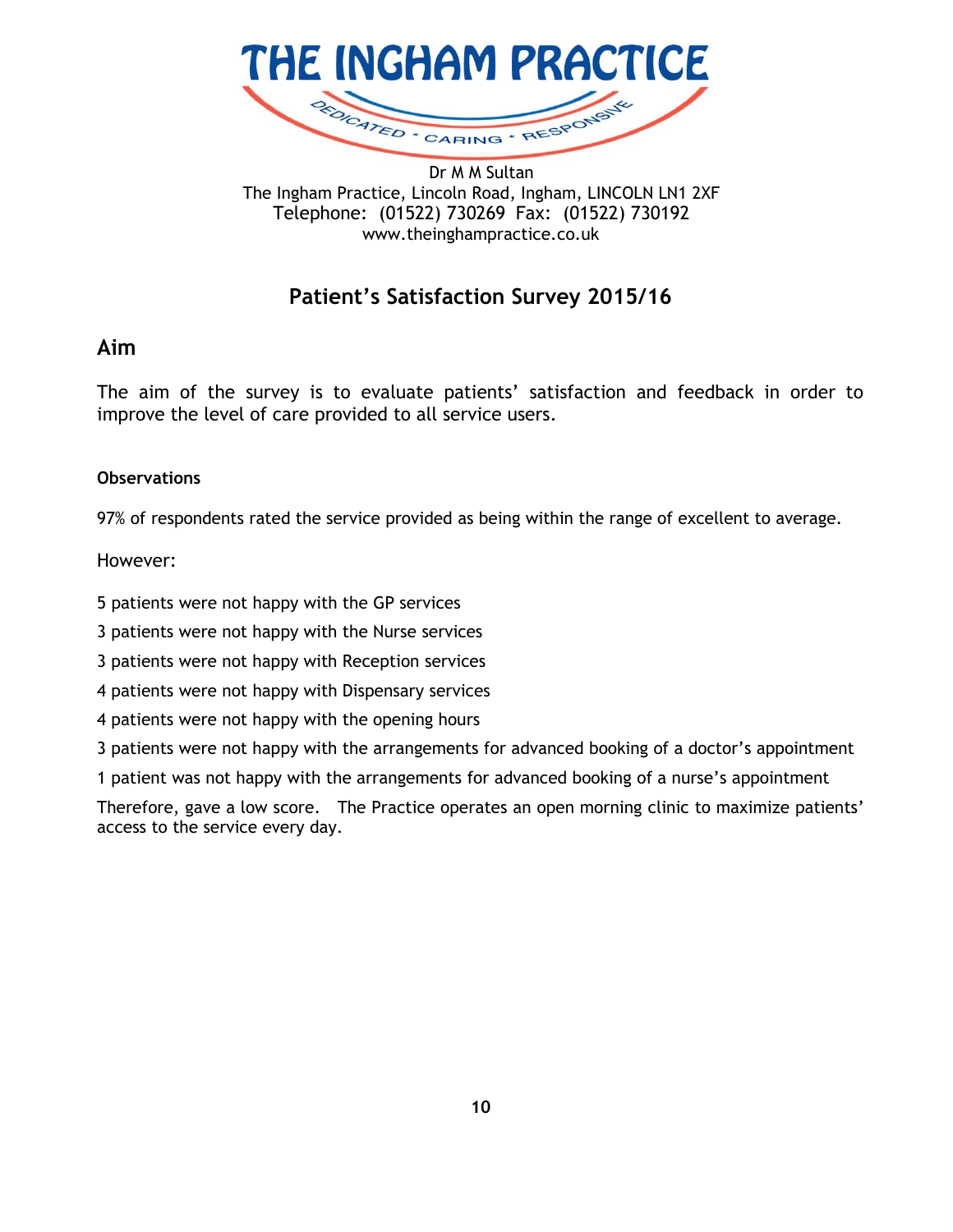#### **Conclusion**

The Ingham Practice continues to provide a highly professional, convenient and patient friendly service which is greatly appreciated by the vast majority of patients. This is supported by the level of satisfaction shown in this survey, patients' feedback and their complimentary comments.

We are very pleased with our survey outcome, the latest results of which are reflected in the recently published NHS England Patient Experience of Care Survey undertaken in 2014/15.

Three results highlighted by the NHS survey are:

Ingham Practice Overall Patient Experience 95.57% (National Average 85%) Getting through by phone 92.29% (National Average 74.65%) Making an appointment 77.66% (National Average 75.42%)

We are delighted with these results and continue to maintain high levels of service and patient centred care.

\*\*\*\*\*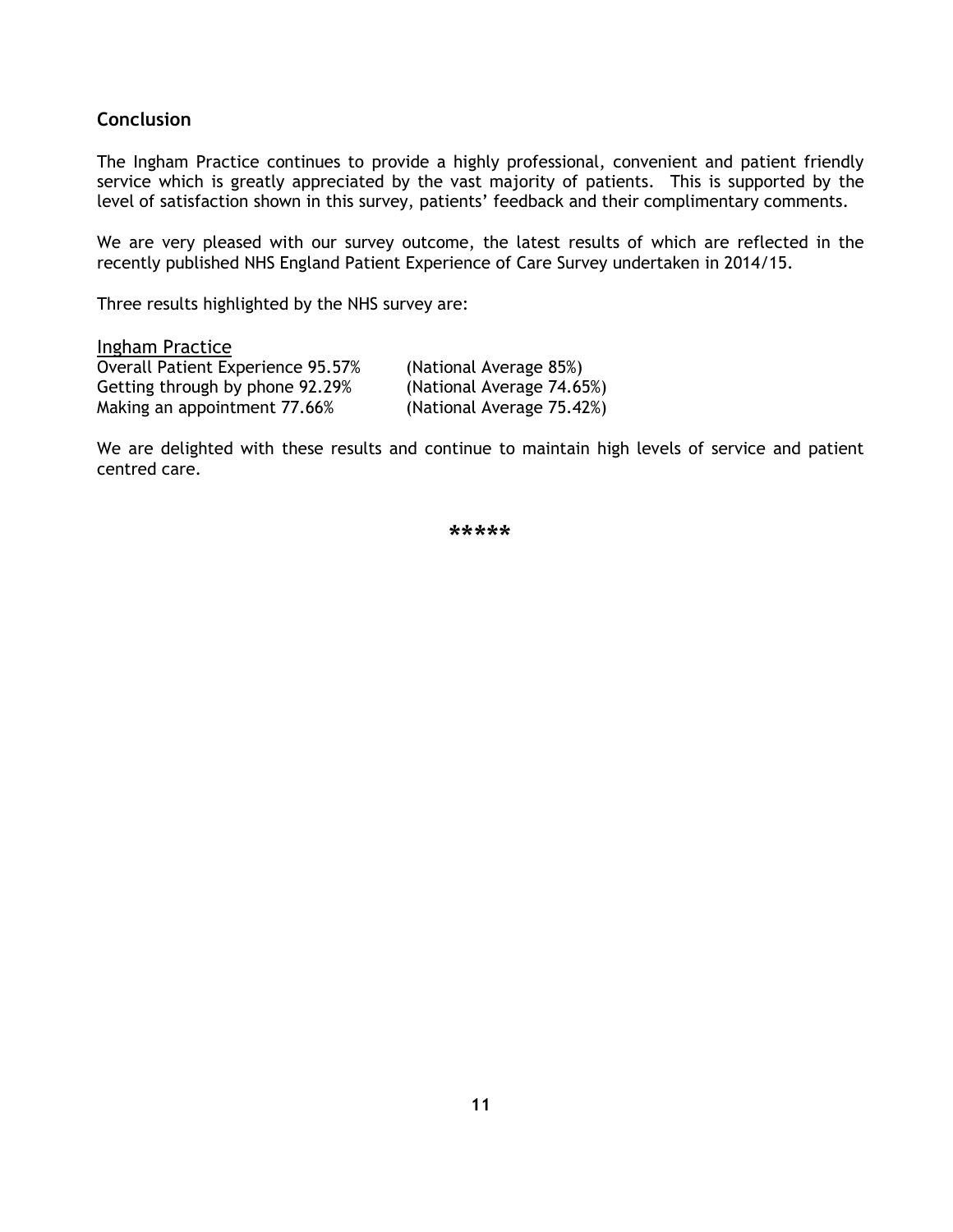#### **PATIENT COMMENTS AND SUGGESTIONS**

#### **ANNUAL PATIENT SURVEY 2015/2016**

- 1 I am extremely satisfied with the Practice as a whole. All staff and doctors are very friendly, courteous and professional. I regularly tell friends and family how great I think the Practice is and how lucky I am to be a patient here.
- 2 Excellent service. How lucky are we?
- 3 Always received excellent service from the staff at this Practice, very caring and concerned. Usually get back to you as quick as possible. Will let you know as soon as they have any information.
- 4 I find all practice staff very helpful and respectful.
- 5 The surgery is a model for others to replicate.
- 6 Extremely satisfied.
- 7 I have always been treated with kindness, understanding, never been made to feel like I am a bother.
- 8 Excellent service.
- 9 We moved to Market Rasen about 3 years ago and requested we remain patients of this surgery as we are very satisfied with services and staff.
- 10 Overall very good. Sometimes the wait is very long.
- 11 All staff helpful, friendly, caring. Thank you.
- 12 I am very happy with the service, staff and treatment here. Best practice I've been to. Keep up the good work!
- 13 The open surgery is incredible we are so lucky to have it! Thank you!
- 14 Very good service from all at the Practice. Thank you very much.
- 15 Efficient and friendly service.
- 16 The outstanding beneficial feature of the surgery is the open morning surgeries for nonroutine appointments and the afternoon/evening appointments. Please continue with this system. I am aware it is problematic trying to get an early appointment with Dr Sultan but other GPs are more readily available.
- 17 I've been at this surgery since I was a baby. Everything has its faults. However, Ingham Practice is amazing in all areas compared to peoples' opinions of other surgeries. All in all wouldn't be happy if I had to switch.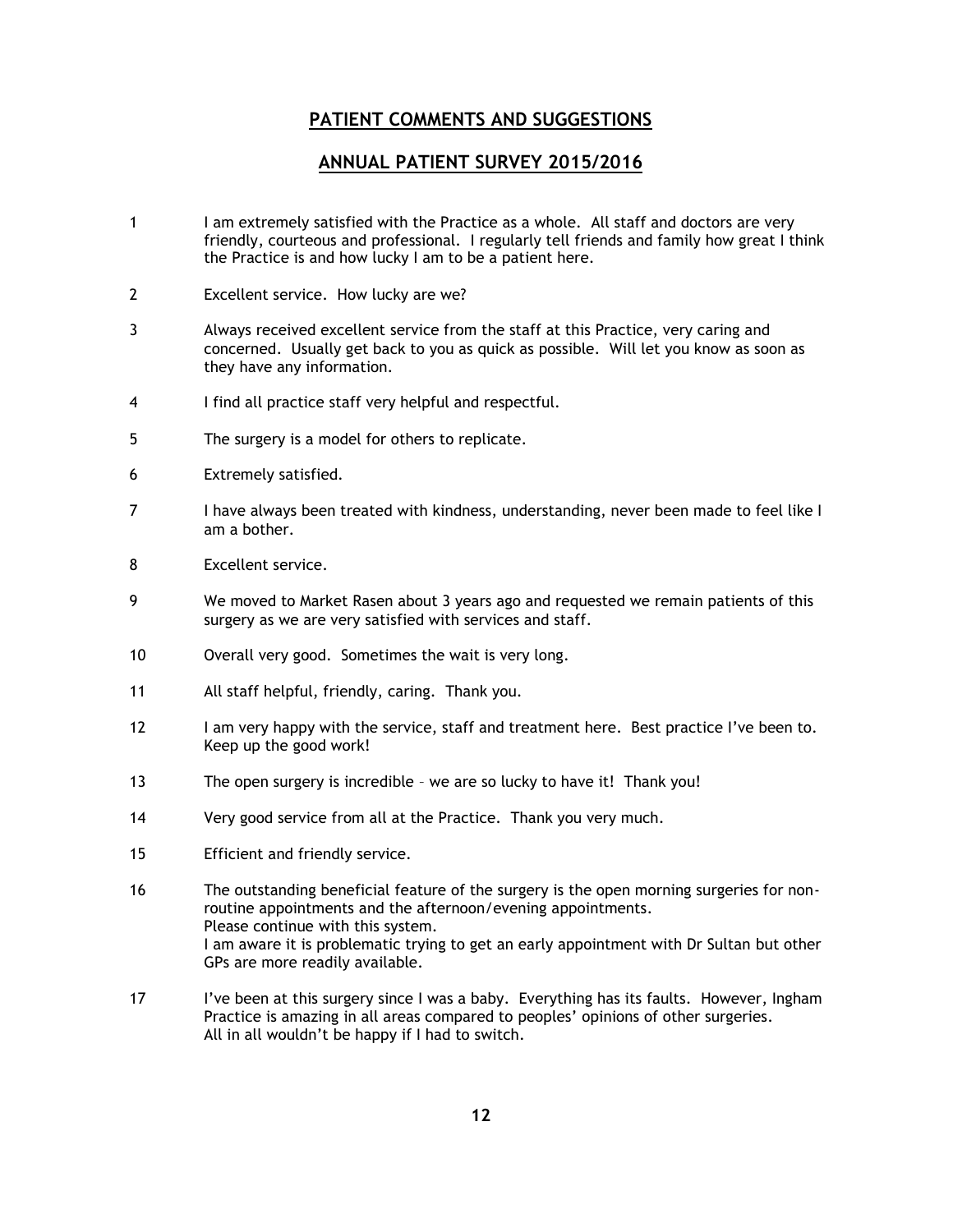- 18 I am very satisfied with this practices services and have recommended this practice.
- 19 Always been really happy with the surgery and all that it offers to me and my family. Especially like the open morning surgery. It fits in very well for working people.
- 20 Standards and service excellent in all respects.
- 21 Very little room for improvement when the service is A1.
- 22 Very good Practice.
- 23 Overall it is a great practice! The morning surgery is good too.
- 24 GP practice should have more GPs to be able to see more patients on short notice.
- 25 The GP I saw recently was I believe a locum. I found him most unhelpful.
- 26 Overall a very welcoming and friendly practice. There was one occasion I came to see a GP and he didn't take much notice with my issue. Just laughed and shrugged my problem off. I came back in after two days as the issue got worse and was seen by a pleasant Practitioner who told me I had an ear infection which the previous GP didn't tell me but apart from that a friendly place.
- 27 There is only one doctor who I wish to see and sometimes it's difficult to get an appointment. Otherwise great doctors.
- 28 GP "continuity" is getting worse and there is always a wait for an appointment. The morning "open surgery" is always going to mean about a 2 hour wait. Nurse Practitioner addition is very good initiative.
- 29 I feel that there should be two or more doctors on duty as it can be very busy and some people have to go to work.
- 30 Get more doctors. Late night opening.
- 31 Sorry to learn that we have only one permanent GP now. Seeing Locum doctors does not provide continuity. I know there is a shortage of GPs. This is just an observation.
- 32 I cannot fault Dr Sultan but the other two doctors left me wanting.
- 33 Permanent  $2^{nd}$  doctor (not locum).
- 34 I was not happy when I was told by the doctor she only had 10 minutes with me when most of her time she spent on the computer. Have always been treated well up to that point. Made me feel that I wouldn't be coming to clinic any more.
- 35 Do find that the bedside manner of some of the nurses can be rude at times.
- 36 Dispensary staff rude and ignore you. Everything else here is very good.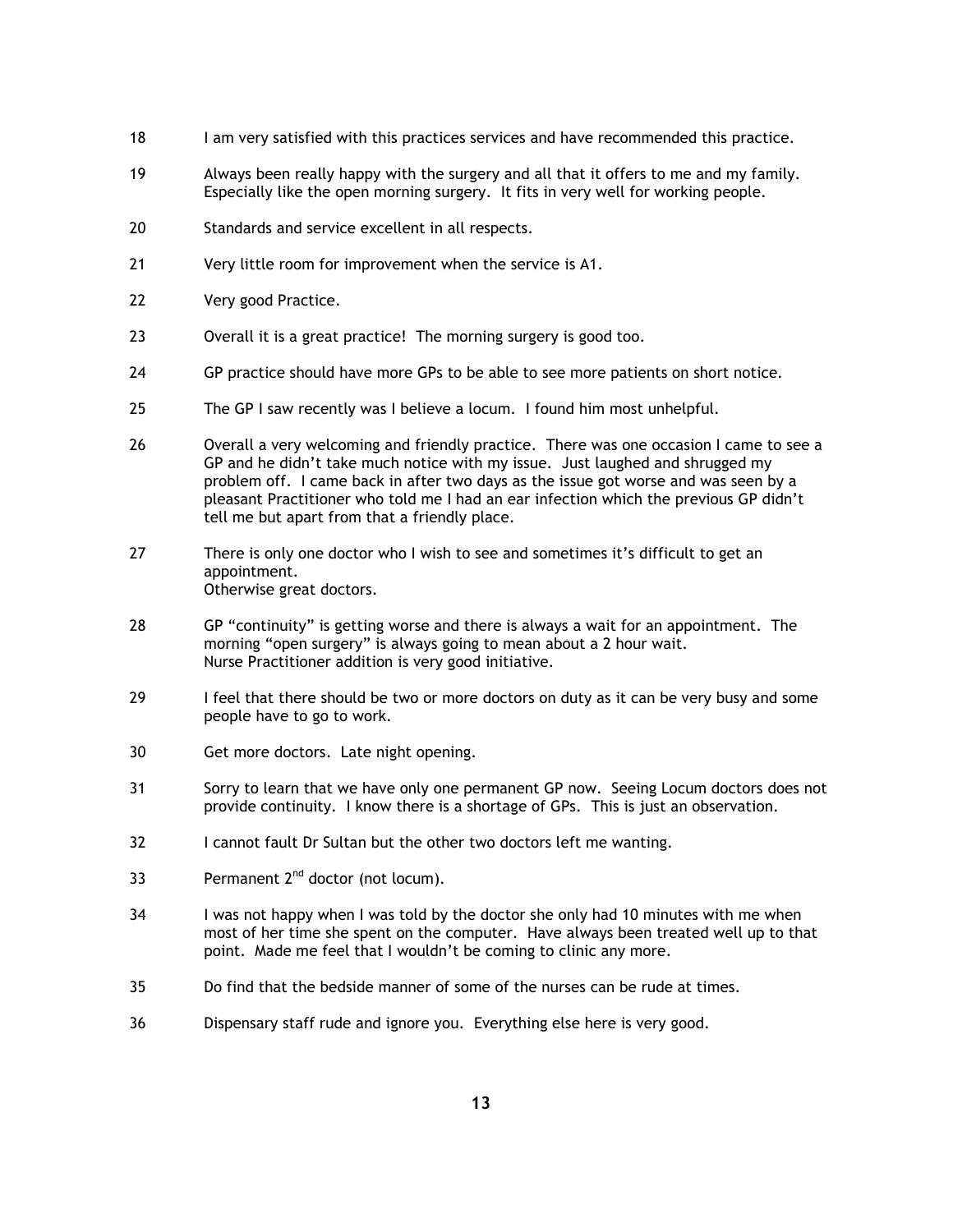- 37 We want to continue collecting medicines from your dispensary.
- 38 Why can I not continue to collect prescriptions from here.
- 39 Morning surgery seems to drag out some days, others are fine. Could do with more than one doctor on perhaps.
- 40 When attending an appointment have been kept waiting way after appointment times to see doctor.
- 41 Given modern work lifestyles the open surgery in the morning is no longer practical. The option of later afternoon/evening same day appointments would be greatly desirable otherwise people like myself are having to utilise the NHS Walk-in Centre rather than our own GP Practice thus increasing pressure on the Walk-in. At the same time given that the Walk-in Centre is a 30-40 min drive compared to a 10 minute drive to the GP practice. It would be preferable to see my own GP. It is also especially trying waiting in open surgery with a 2 year old (an hour wait today).
- 42 Free wifi to pass long waits in reception.
- 43 As a patient who works long days, it Is often difficult to see someone as you only one late evening. The practice would benefit those who work by maybe having another late evening.
- 44 In the winter someone should let patients in from 7.30 to keep in the warm.
- 45 Saturday surgery would be helpful.
- 46 I find the wait for an appointment with my chosen doctor too long.
- 47 I would be extremely likely to recommend all services but would be cautious of sending anyone with a fragile mental state to the GP - no 'bedside manner' at all!
- 48 Too long wait even with an appointment, especially with a child.
- 49 Could do longer opening hours 1 or 2 days a week. Need to improve system for rebooking with the same GP if asked to go back.
- 50 Mental health patients not always treated well by all staff. Lack of understanding is issue. Great receptionist – all of them. Well done!
- 51 I called to request to see Dr Sultan and the earliest appointment was in 5 days. It seemed a long time.
- 52 My only comment would be open surgery to prioritise those who need to get to work.
- 53 Better appointments for those who work. Very difficult to get appointments after 5.30 pm.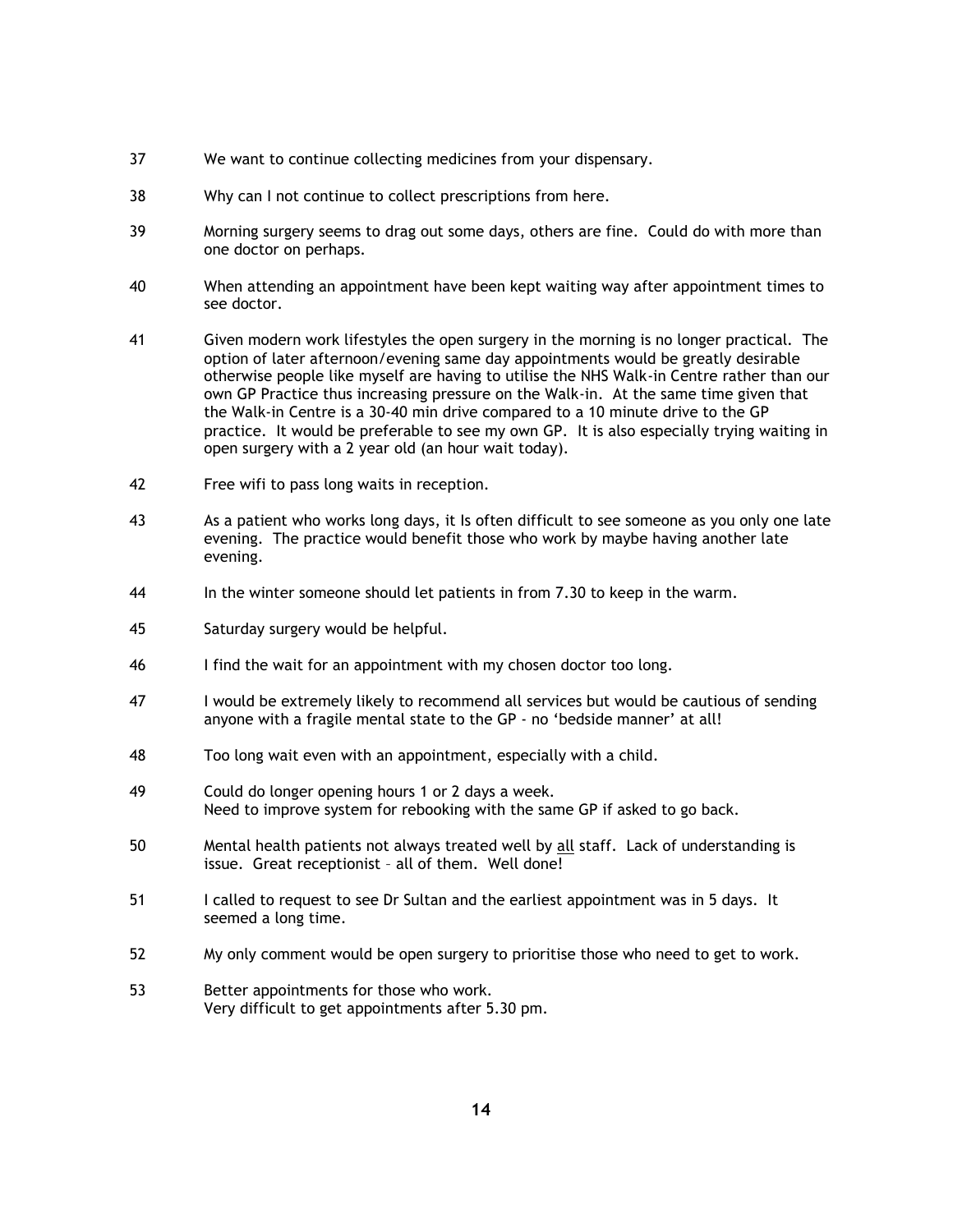54 Just a couple of things – not really related to above. (Friends & Family test)

It was a couple of years ago I was waiting to see Dr. Then a lady (elderly) came in. Clearly she was ill. I suggested she was seen before me – but even so – it still was a considerable wait she had. Therefore, my concern mainly is that somebody poorly as this lady was – is actually seen sooner than those waiting. My second concern is that tighter and lesser amounts of prescription amount quantity. I have actually returned tablets as had too many. Also that control would help budgets which I'm sure are already stretched to the limit. Please note - above are only meant to be constructive info - in no way derogatory.

- 55 GP's keeping better time management often seen an hour after appointment time.
- 56 Auto doors would be good; I arrived on crutches and the doors were really hard work.

A coffee machine might earn you some pennies as well as keep the long waiting patients happier.

57 Friends and family don't live in the area.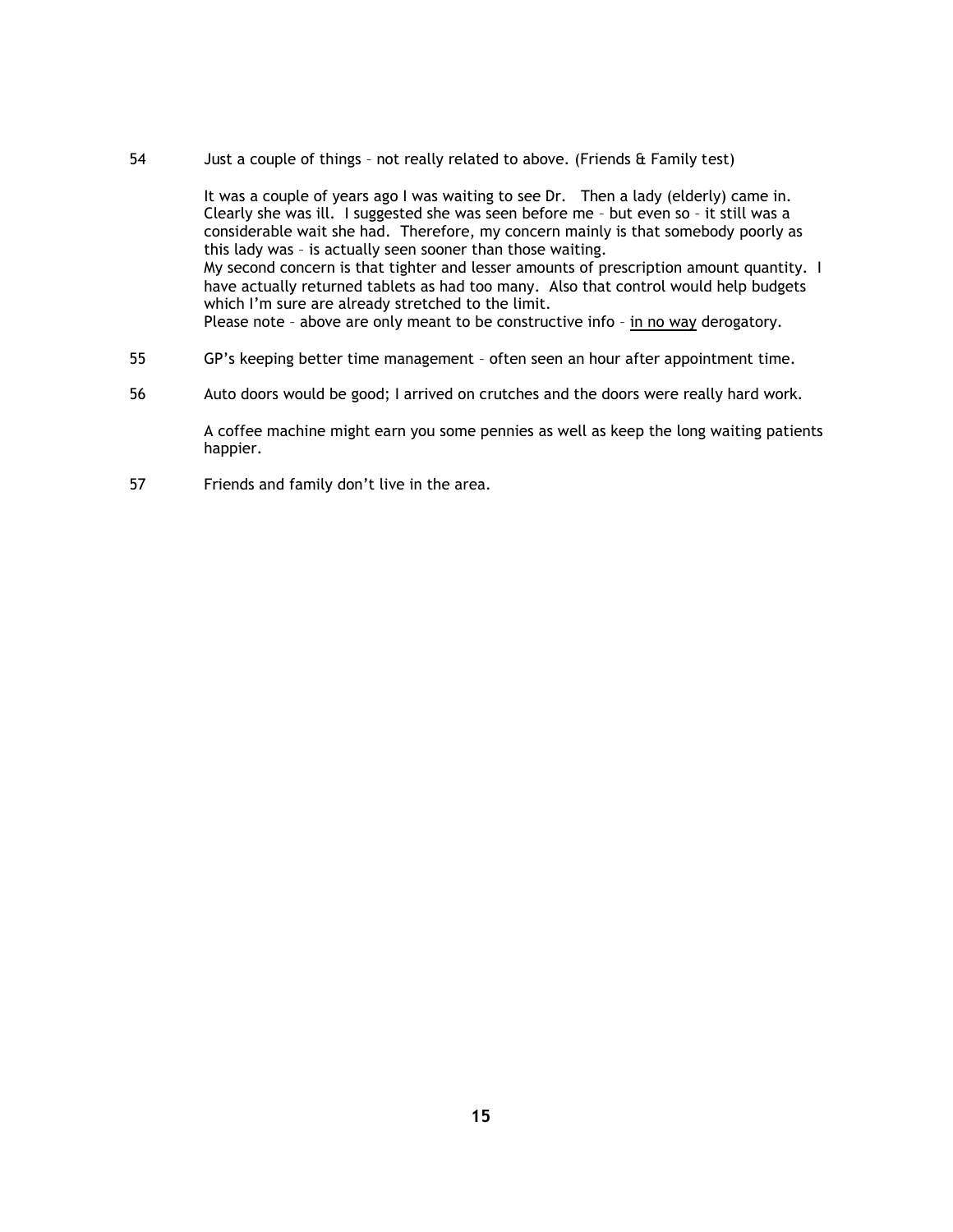Appendix A

#### **Patient Satisfaction Survey 2015/16**

#### **Methodology**

Following agreement of members of the Ingham Patient Participation Group (IPPG), the Practice undertook a patient survey for the year 2015-2016 in September/October 2015, using the following approach:

- The survey questions were discussed and agreed by all members of the IPPG and the Practice team. The survey is no longer a requirement of the Direct Enhanced Service but the Ingham Practice and the Patient Group decided that it is good practice to continue with a patient survey. It is important for the Practice to have feedback from patients which in turn supports the Practice to implement any changes and improve services. The Practice is mindful of patients' needs and endeavours to meet their expectations. The survey gives patients an opportunity to raise any issues and make suggestions.
- The survey was handed out to patients on arrival by all receptionists during the week commencing 28 September 2015 which coincided with open flu clinics. This enabled the Practice to target a group of patients who rarely attend the Practice. The patients were asked to complete all questions after their consultation and on-site if possible. Patients were provided with an envelope in which to seal their completed survey. A cardboard box was placed on the reception desk for patients to place their sealed envelopes in.
- The Practice list size is between 3,000 and 4,000 patients. Therefore, the number of questionnaires provided for this survey was 130. The requirement for the purpose of the Patient Participation Directed Enhanced Service is 2% of the practice population. It was decided by the Practice Team to maintain this number.
- All the questionnaires were handed out to patients on arrival on an ad hoc basis.
- The box was emptied at the end of each day and the completed surveys were given to the Practice Manager's Assistant.
- All sealed envelopes were opened by the Practice Manager's Assistant and the results were collated. A draft document was prepared for analysis at the next patient meeting on 30 November 2015.
- On completion of the draft survey report a discussion with the IPPG group will take place to analyse the results, produce an Action Plan and implement any changes if necessary.

The results of this survey are uploaded to the Ingham Practice website and displayed in the waiting room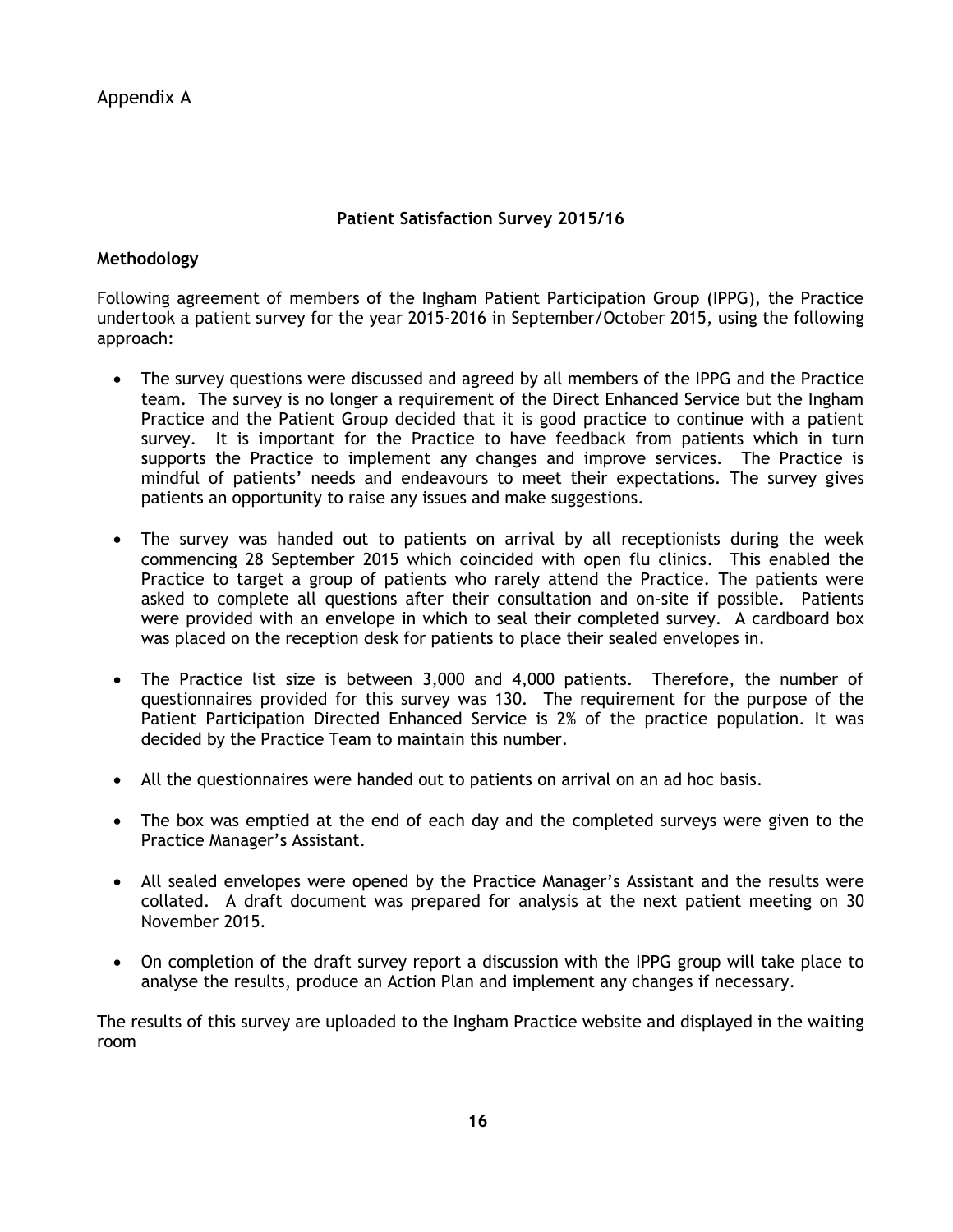

Dr M M Sultan The Ingham Practice, Lincoln Road, Ingham, LINCOLN LN1 2XF Telephone: (01522) 730269 Fax: (01522) 730192 www.theinghampractice.co.uk

Dear Patient

#### **The Ingham Practice Annual Patient Survey 2015/2016**

The Practice would be grateful if you would complete this survey by answering ALL of the following questions.

#### **Patients are NOT identified on the survey form and all information received will be treated anonymously.**

This survey was agreed by the Ingham Practice Patient Group (IPPG). The aim of the survey is to gain the views of our patients regarding the services we currently provide.

The results of the survey will be analysed by the IPPG and the Practice, following which an action plan will be drawn up to address any changes/improvements which can be made. The final report will be available to view on the Practice website and also within the Practice.

Your response to the following questions will provide us with general information about the range of patients who have participated in this survey. Be assured, no one at the practice will be able to identify your personal responses.

#### **Please tick as appropriate.**

| How old are you, in years?                                  |                          |        |                   |                           |
|-------------------------------------------------------------|--------------------------|--------|-------------------|---------------------------|
| Are you ?                                                   |                          | Female | Male              |                           |
| How many years have<br>you been attending<br>this practice? | Less than 5 years $\Box$ |        | 5-10 years $\Box$ | More than 10 years $\Box$ |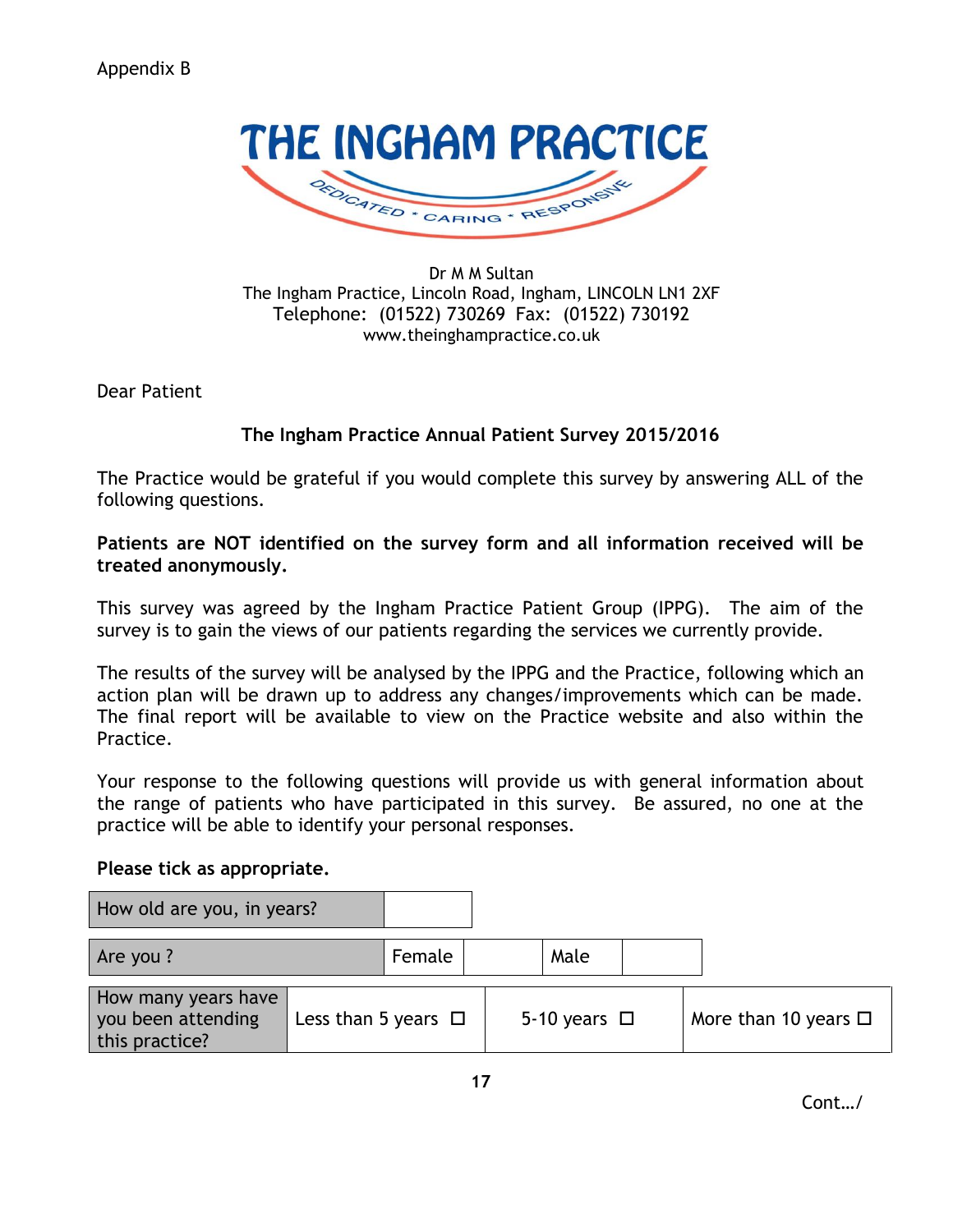**On a scale of 1 – 5 (5= excellent, 4= very good, 3= good, 2= average, 1= poor), please rate the following questions by circling your answer. Please also circle if Not Applicable (N/A).**

1. At your most recent visit to the Practice were you treated with respect and consideration by the GPs and staff?

| GP                    | $\mathbf 1$ |                     | $\overline{3}$          | $\overline{4}$ | 5  | N/A |
|-----------------------|-------------|---------------------|-------------------------|----------------|----|-----|
| <b>Practice Nurse</b> |             | $1 \quad 2 \quad 3$ |                         | $\overline{4}$ | 5  | N/A |
| Reception             | 1           | $\overline{2}$      | $\overline{\mathbf{3}}$ | $\overline{4}$ | -5 | N/A |
| Dispensary            | 1           |                     | $\overline{3}$          | $\overline{4}$ | 5  | N/A |

2. Are you satisfied with the current opening hours of the Practice?

Opening Hours 1 2 3 4 5 N/A

3. How easy is it to make an appointment to see the following healthcare professionals?

| <b>GP</b>                    |  |  | 1 2 3 4 5 N/A |
|------------------------------|--|--|---------------|
| Practice Nurse 1 2 3 4 5 N/A |  |  |               |

4. Are you aware of the following additional services provided at the Surgery even if you do not use them?

#### **Please tick all that apply**

- Dispensary Dispensary Dispensary Dispensary Dispensary Dispensary Dispensary Dispensary Dispensary Dispensary Dispensary Dispensary Dispensary Dispensary Dispensary Dispensary Dispensary Dispensary Dispensary Dispensary
- Cryotherapy Clinic コンピュータ ロンプログラム
- Minor Surgery コンピュータ ロング・コンピュータ ロング・コンピュータ ロング・コンピュータ ロング・コンピュータ ロング・コンピュータ はんしゃ ロング・コンピュータ ロング・コンピュータ はんしゃ
- NHS Health Check DD
- Physiotherapy Clinic コンピュータ ロンドランド ロンドランド
- Chlamydia Screening コンピュータ ロントラン ロントラン ロントラン ロントラン ロントラン ロントラン ロントラン ロントラン ロントラン ロントラン エントラン ロントラン エントラン エントラン エントラン エントランド
- Family Planning Service コンピュータ
- Pulmonary Rehabilitation Review (COPD) □